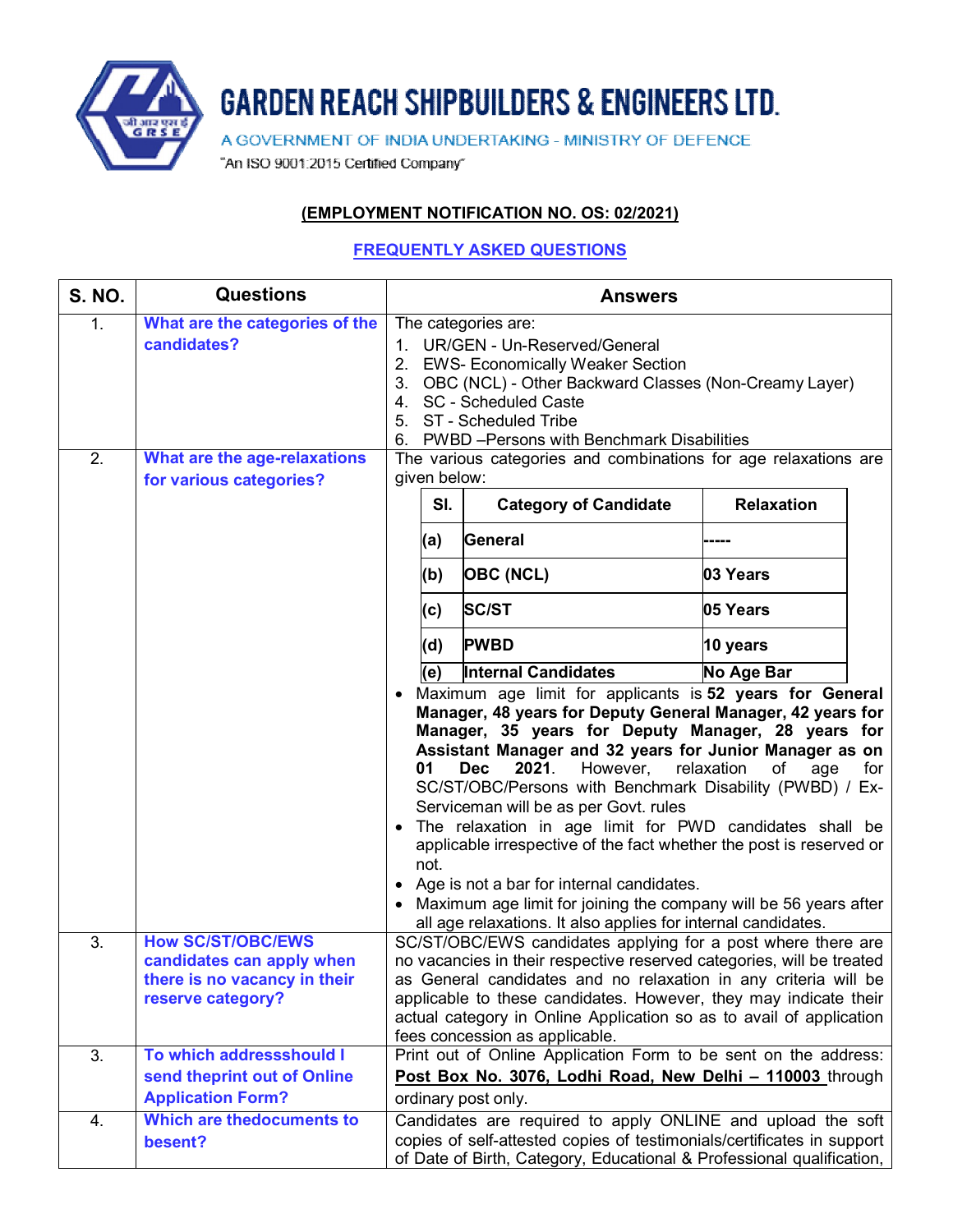|                  |                                                      | Professional Experience etc. (in pdf format) in the requisite places<br>of the application link. The candidate should also take print out of<br>auto generated filled in Application Format, put their signature at<br>designated places and send it along with GRSE copy of Application<br>Fee Challan (applicable for General, EWS and OBC candidates),<br>self-attested copies of testimonials/certificates in support of Date of<br>Category,<br>Educational & Professional<br>Birth,<br>qualification,<br>Experience etc. through ORDINARY POST only to Post Box No.<br>3076, Lodhi Road, New Delhi - 110003, so as to reach within 07<br>January 2022 The envelope containing the application and<br>supporting documents should be super-scribed with "GRSE<br>Employment Notification No. OS: 02/2021" and "Post Applied<br>for $\dots$ ". |
|------------------|------------------------------------------------------|----------------------------------------------------------------------------------------------------------------------------------------------------------------------------------------------------------------------------------------------------------------------------------------------------------------------------------------------------------------------------------------------------------------------------------------------------------------------------------------------------------------------------------------------------------------------------------------------------------------------------------------------------------------------------------------------------------------------------------------------------------------------------------------------------------------------------------------------------|
| 5.               | <b>What is theapplication fee?</b>                   | Application fees of `500/- and Bank charges of ₹71/- (Total fees<br>₹571/-) to be deposited through Bank Challan mode at any branch                                                                                                                                                                                                                                                                                                                                                                                                                                                                                                                                                                                                                                                                                                                |
|                  |                                                      | of State Bank of India (SBI) by the applicants (General & OBC<br>only). Applicants belonging to SC/ST/PWD/Internal Candidates are<br>exempted from payment of Application Fee.                                                                                                                                                                                                                                                                                                                                                                                                                                                                                                                                                                                                                                                                     |
| 6.               | How to claim arefund for the                         | The fee once paid will NOT be refunded on any account nor would                                                                                                                                                                                                                                                                                                                                                                                                                                                                                                                                                                                                                                                                                                                                                                                    |
|                  | fee?                                                 | this fee be held in reserve for future examination/selection.<br>Candidates are advised to ensure their eligibility for the post before<br>applying.                                                                                                                                                                                                                                                                                                                                                                                                                                                                                                                                                                                                                                                                                               |
| 7.               | What is an auto-                                     | An auto generated Application Number is a unique number allotted                                                                                                                                                                                                                                                                                                                                                                                                                                                                                                                                                                                                                                                                                                                                                                                   |
|                  | generatedapplication<br>number?                      | to you on successful submission of online application form and will<br>appear on print version of the application form. This Number will be<br>required for<br>accessing, downloading<br>and<br>printing<br>written<br>examination.                                                                                                                                                                                                                                                                                                                                                                                                                                                                                                                                                                                                                |
| $\overline{8}$ . | I have entered someincorrect<br>details inthe online | Candidates are requested to take utmost care while filling in the<br>details inonline application form. There is no provision for                                                                                                                                                                                                                                                                                                                                                                                                                                                                                                                                                                                                                                                                                                                  |
|                  | application form, how can I<br>correct the same?     | correcting the details entered in the online application form once<br>the same is submitted. No such request will be entertained from<br>email.                                                                                                                                                                                                                                                                                                                                                                                                                                                                                                                                                                                                                                                                                                    |
| 9.               | I did not receive theemail                           | "Email-ID / User ID", "Date of Birth", "Post Applied" and "Password"                                                                                                                                                                                                                                                                                                                                                                                                                                                                                                                                                                                                                                                                                                                                                                               |
|                  | intimation forregistration of<br>myapplication?      | are also sent by auto response Confirmation emails. Delivery of<br>these emails purely depends upon the correctness of E-Mail ID<br>provided, Policy of your E-Mail Service Provider to accept and<br>Divert such emails under Bulk or Spam Mails or bounce back such<br>mails without accepting it due to heavy number of emails generated<br>by our Applications. In case of Govt./official /company Email Ids,<br>delivery is controlled by your Company Policies. Therefore, please<br>do not expect replies from us, if you do not receive such<br>confirmation / auto-response Emails.                                                                                                                                                                                                                                                       |
| 10.              | I did not receive<br>theacknowledgement /reply       | "Reply to" Email Id for the Application is created for the<br>convenience of the candidates for genuine communications.                                                                                                                                                                                                                                                                                                                                                                                                                                                                                                                                                                                                                                                                                                                            |
|                  | to my emailcommunication?                            | Please do not use this address tosend back the emails for<br>"Acknowledgment", "Vacation Mail", "FriendshipOffers", "Sales<br>Offers" etc. Our Email Server is configured to delete such emails<br>automatically.                                                                                                                                                                                                                                                                                                                                                                                                                                                                                                                                                                                                                                  |
| 11.              | <b>What details shouldl provide</b>                  | Please do not forget to provide following details while writing to us:                                                                                                                                                                                                                                                                                                                                                                                                                                                                                                                                                                                                                                                                                                                                                                             |
|                  | whilewriting for theproblem?                         | (1) APPLICATION NO. (in case allotted) (2) EMAIL-ID (3) DATE OF<br>BIRTH (4) POST APPLIED FOR & (5) FULL NAME as entered in<br>application. In case of application failure or any error message, we<br>would like to have the screenshot of the error in JPG, GIF format or                                                                                                                                                                                                                                                                                                                                                                                                                                                                                                                                                                        |